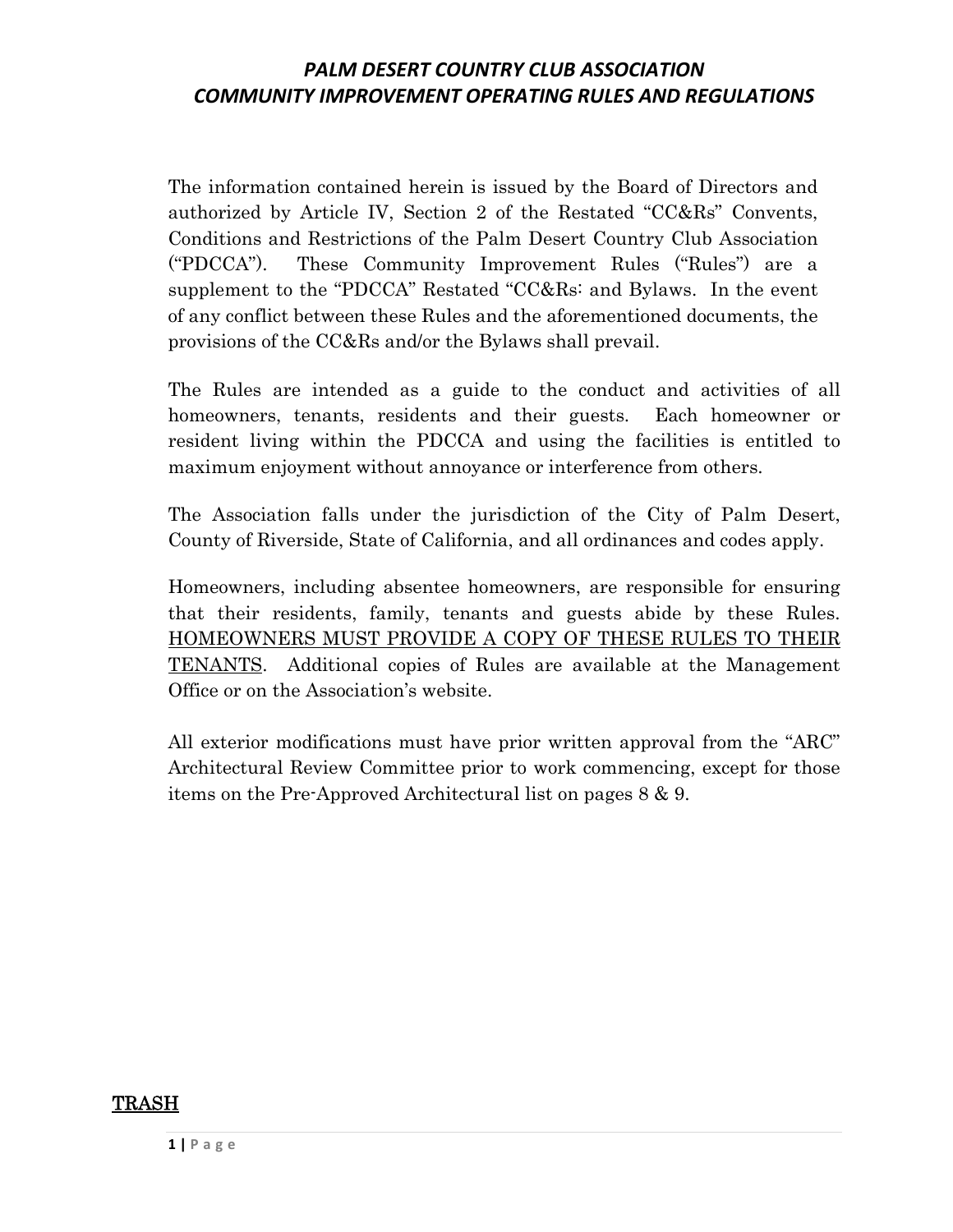- 1. Trash receptacles, including recycling bins, may only be placed curbside for pick-up no more than twelve (12) hours before trash pick-up day, empty trash receptacles must be removed from curbs within twelve (12) hours after trash pickup.
- 2. Oversized/bulk trash items for trash company pickup are to be placed at curbside only during the trash pickup time frame as described above.
- 3. Trash receptacles must be stored on the side of the unit, inside the garage or carport. Trash Receptacles shall not be stored in front of a garage, in the driveway or left in the front yard.
- 4. No trash, landscape debris, boxes, etc. are allowed to be placed in trash receptacles so as to cause trash receptacles to overflow or not close fully or properly.
- 5. Trash, landscape debris, boxes, personal property, etc. shall not be stacked or stored near trash receptacles, on a side yard, back patio or anywhere on property as to be visible from the public right of way or from the golf course.

### CARPORTS/GARAGES

The Board shall have the power to make reasonable rules regarding the use of and storage in carports and garages.

- 1. Carports shall be used only for the purpose of parking automobiles or storing an Owner's personal property.
- 2. Stored items in a carport shall be in a neat and orderly manner.
- 3. Garage doors shall not be permitted to remain open, except for a temporary purpose. (For purposes of this section "Temporary Purpose" shall be defined as permitting reasonable work to be performed in the garage during normal daytime/evening hours.)

### YARDS/LANDSCAPING

#### When the state of California or local government has declared a state of emergency due to drought, then Landscaping rules  $1 \& 2$  below will not be enforced.

- 1. Grass lawns must be green at all times.
- 2. Grass lawns are not permitted to be dormant in the wintertime. Rye grass lawns must be green by November 15th and Bermuda grass lawns must be green by May 1st of each year.
- 3. Dead vegetation and landscaping, including trees, tree stumps, shrubs, flowers and landscape debris must be removed and disposed of properly.
- 4. Fallen fruit must be picked up and disposed of properly.
- 5. Visqueen under decomposed gravel or rocks cannot be visible.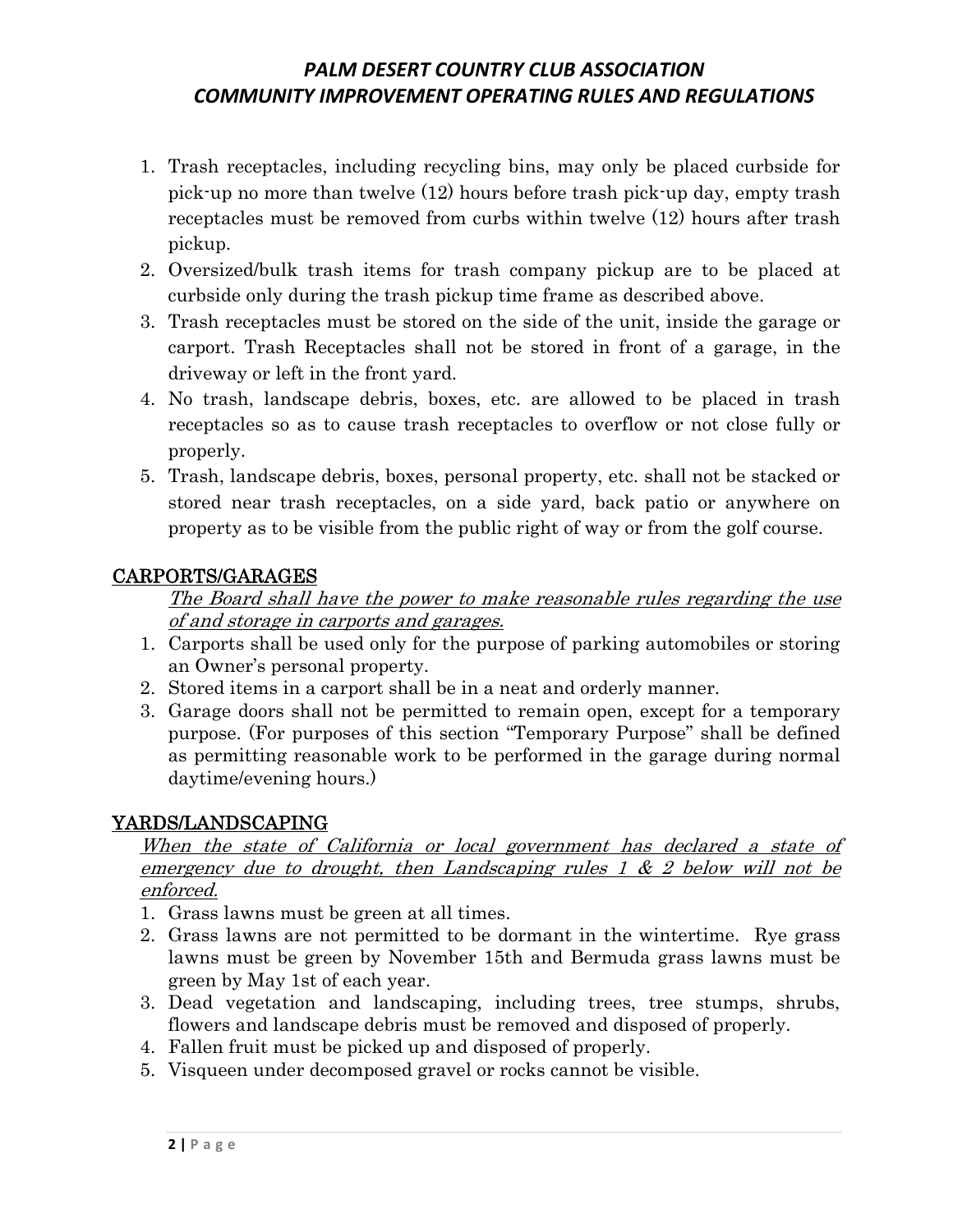- 6. Weeds in gravel are not permitted, whether dead or alive, and must be removed.
- 7. Bare spots in gravel or rock yards must be covered with material matching yard composition.
- 8. Lawns must be mowed and kept in a trimmed, neat condition. Weeds and high grass are prohibited.
- 9. Landscaping, including trees and tree branches may not encroach into neighboring Lots.
- 10.Landscaping shall not obstruct the ability for pedestrian's to walk on the sidewalk.
- 11.All overgrown landscaping including but not limited to trees, tree branches bushes, palm trees, etc. must be trimmed/cut back as determined by the Board to prevent or to eliminate view obstructions.

### MOTOR VEHICLES/RECREATIONAL VEHICLES/GOLF CARTS

- 1. The parking of motor vehicles, boats, trailers, or similar recreational vehicle equipment, golf carts or machinery on the landscaped area of an Owner's Lot is prohibited. (For the purposes of this section "landscaped area" shall be defined as grass, desert-scape natural or planted, and graveled yards).
- 2. Motor vehicles, recreational vehicles, boats, or similar equipment or machinery may only be parked on a side yard area that has been defined by pavers, bricks or concrete and is behind the footprint of the home and is enclosed by a side yard gate.

(For the purposes of the section "Side yard area" shall be defined as the area on the side of the unit that contains no landscape vegetation with a concrete pad, pavers or gravel and has been enclosed by a gate).

- 3. Vehicles may not park on sidewalks or corners blocking pedestrian's Right of Way use of the sidewalks.
- 4. Golf carts must be not parked inside a garage or carport may be parked on an owners Lot in a neat and attractive manner as determined by the Board.
- 5. Recreational vehicles, including motor homes, must be parked and/or stored to comply with Chapter 8.40 of the City of Palm Desert Municipal Code.
- 6. Vehicles that are advertised "For Sale" or "Trade" shall not be parked on the street at any time.
- 7. Vehicles that are advertised "For Sale" or "Trade" must be parked in a carport or driveway.
- 8. Trailers, boats, camper shells, or similar items or equipment which is not self-propelled, non-motorized, or not capable of movement under its own power which is unattached to a vehicle shall not be parked in the street at any time.
- 9. Owners, residents, tenants, family and guests are required to obey all local and state parking and motor vehicle laws.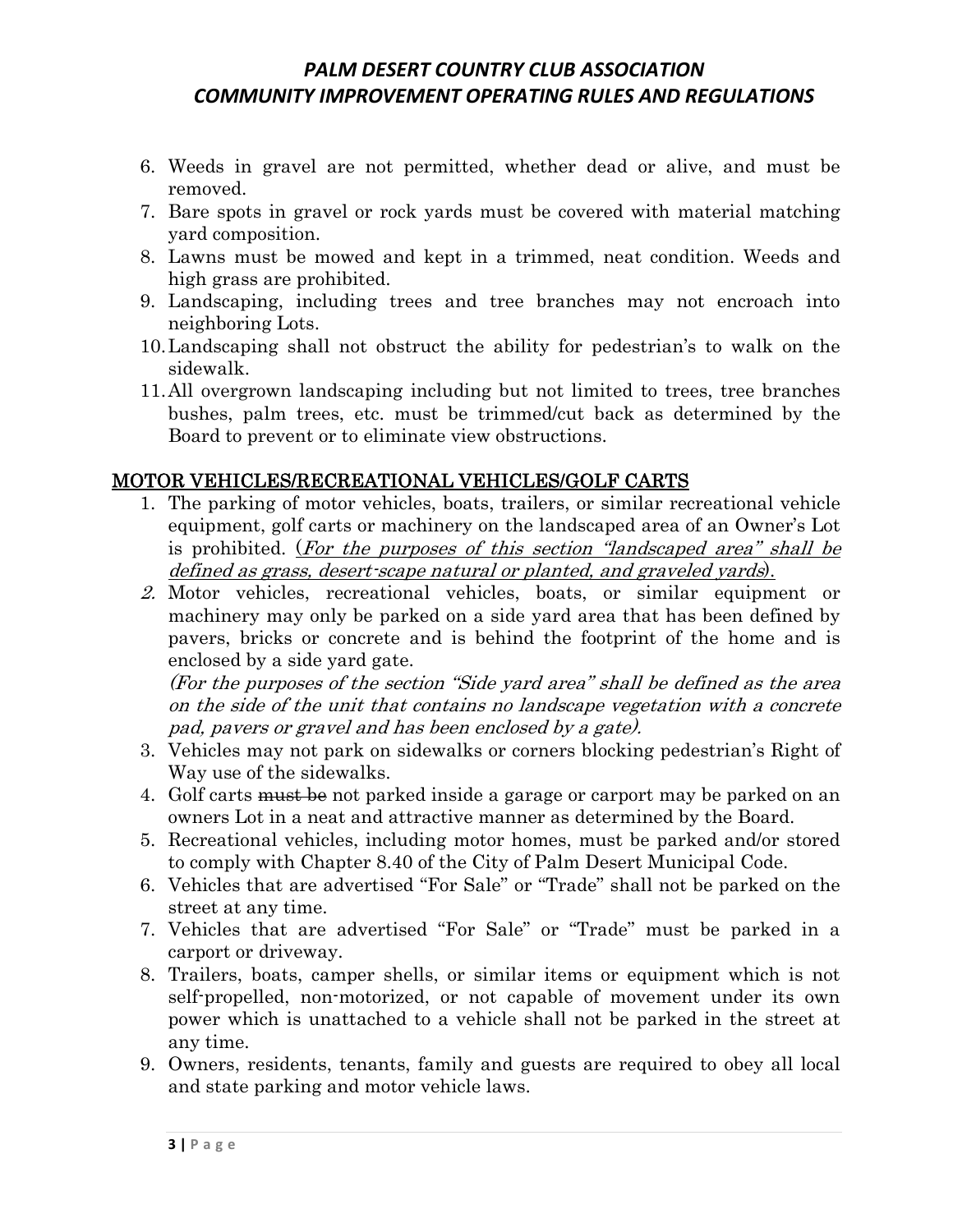- 10.Derelict, abandoned, unregistered, inoperable vehicles, including golf carts, parts of vehicles or any vehicle or vehicular equipment deemed a nuisance by the Board must stored inside garage, carport or driveway. If stored inside a carport or driveway, such vehicle/equipment/part must be properly covered.
- 11.Vehicle repair on the street is prohibited. Minor vehicle repairs such as oil changes or changing a flat tire is allowed within the garage, carport or driveway.

#### OUTSIDE APPEARANCE

#### (For the purposes of this section "Good condition" shall be defined as paint is devoid of excessive or unsightly cracking, peeling, blistering or fading).

- 1. Paint on exterior walls, wood or stucco, garage doors, fascia boards, and exterior doors must be in good condition. Wood components on dwelling exteriors must be free of dry rot, warping and termite infestations.
- 2. Construction materials which are visible from the public right of way or golf course must be covered with tarps and be in place for no more than two weeks, unless permission is received from the management office for a longer time period.
- 3. Above ground and temporary "kiddie" pools shall only be set-up in back yards.
- 4. In ground pools must receive prior written approval from the ("ARC") and must comply with the applicable City Ordinance.
- 5. When not in use, temporary "kiddie" pools must be drained and stored away.
- 6. Permanent and above ground pools shall be maintained with chemicals and cannot be left empty except when being repaired.
- 7. Storing of items such as furniture, appliances, construction material, and personal items oversized bulk items, etc. visible from the street or the golf course is prohibited.
- 8. Only outdoor type furniture is permitted in outdoor areas, except in exterior areas not visible from the public right of way or the golf course.
- 9. Holiday decorations, including holiday lighting, can be in place 45 days prior to the holiday, and must be removed within 30 days after the holiday. (Holiday lighting is defined as any type of icicle lighting and any multicolored lighting.

#### WINDOWS and DOORS

- 1. Sheets, towels, blankets, cardboard, Styrofoam, aluminum foil or similar materials cannot be visible from the exterior of the residence.
	- Windows shall only be covered by drapes, shades, blinds or shutters
- 2. Applying paint, cardboard, sheets, towels, blankets, aluminum foil, Styrofoam or similar materials to windows is prohibited.
- 3. Discolored or faded curtains are not permitted on any window facing the street or the golf course.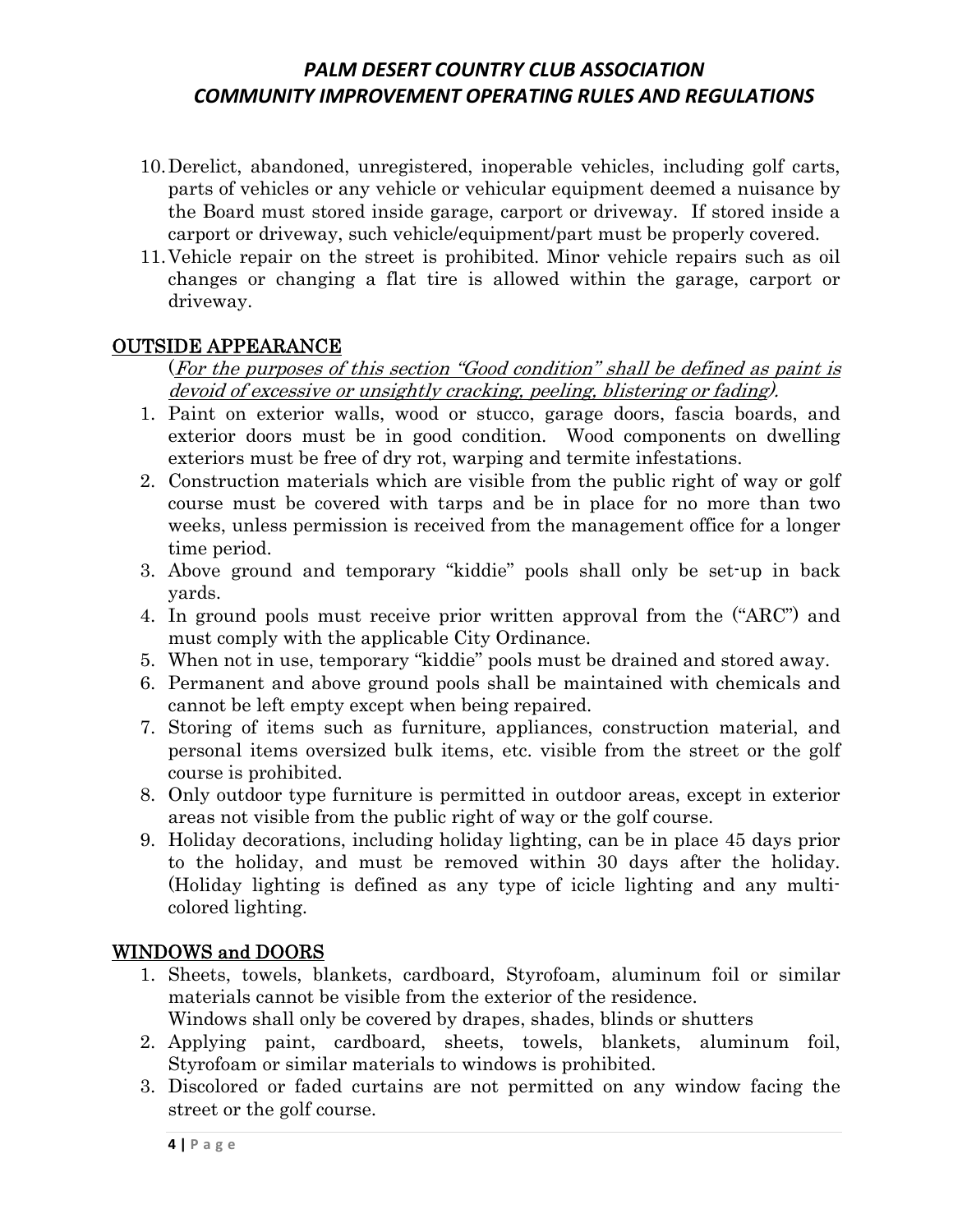4. Exterior temporary roll-up shades must be in good condition at all times. Temporary roll-up shades cannot be hung over carport entrances or garage entrances.

#### FENCES

(For the purposes of this section "Good condition" is defined as devoid of excessive or unsightly cracking, peeling, and blistering, fading, rust, leaning or missing sections).

- 1. The following fence types/fencing materials are permissible: wrought iron metal fencing, solid and decorative concrete blocks, wood, stucco and vinyl.
- 2. The following fence types/fencing materials are prohibited: decorative wire, reed, chicken wire, and corrugated metal.
- 3. Only wrought iron metal fencing (either a maximum of 6 feet in height, or a 2 foot block wall with a maximum of 4 foot wrought iron metal fencing) is permitted in back yards of golf course lots and along the sides of the property up to the footprint of the residence, per the  $CC&Rs$  (Article VI, Section 24).
- 4. Wood, vinyl or metal gates are allowed to enclose a side yard that is visible from the Public Right of Way.
- 5. All fences must be in compliance with City of Palm Desert municipal codes regarding fences as to height, location and set-back requirements, and City permitted fencing materials.
- 6. No items are permitted to be draped over fences.
- 7. Wood fences may be painted, stained, clear coated or natural finish. Wood fence color must be consistent from top to bottom of fence.
- 8. All fencing must be in good condition.
- 9. Wrought iron metal gates and fences must be powder-coated or painted and maintained in good condition.
- 10.Lattice material may be installed only with prior written approval from the ("ARC"). Lattice material must be maintained in good condition.

### MISCELLANEOUS ASSOCIATION OPERATING RULES

#### DRONES

A "drone" is defined as an unmanned aircraft without a human pilot on board, including model airplanes, helicopters and similar aircraft. No resident, guest or invitee may enter into the airspace above another resident's property. No resident, guest or invitee may operate or authorize the operation of a drone in the airspace above any portion of the Community in such a way as to invade the privacy of Association members, guests, residents or vendors, whether equipped with a camera or otherwise. No resident, guest or invitee may operate or authorize the operation of a drone in the airspace above any portion of the Common Area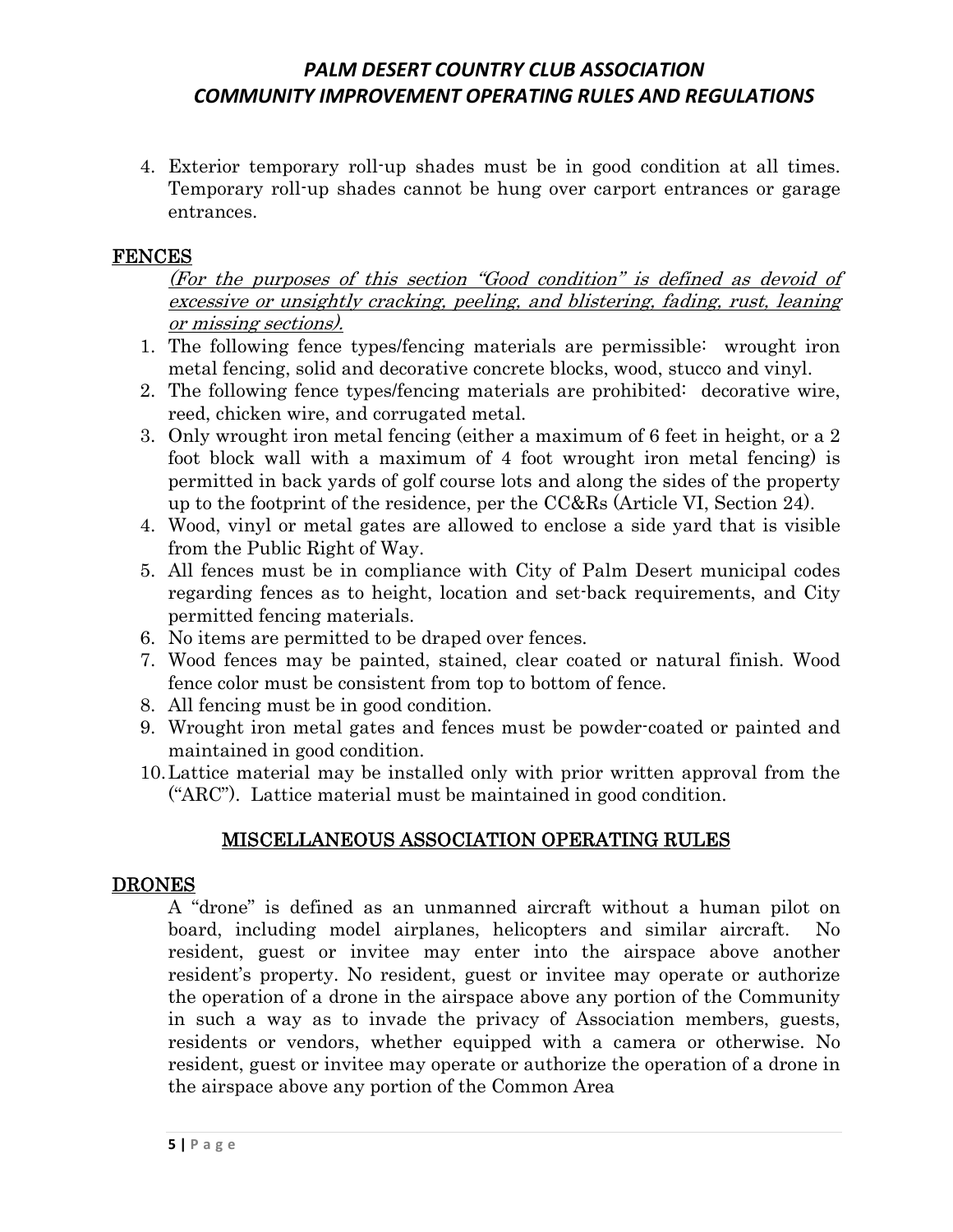#### ARCHITECTURAL MODIFICATIONS

The "ARC" and Board have approved a small list of exterior architectural modifications that do not need prior written approval before work commences. (See pages 8 & 9)

All other exterior architectural modifications made without prior written approval from the Architectural Review Committee is prohibited.

#### VIOLATION NOTICES AND FINE SCHEDULE

The following violation & fine schedule shall apply where the Board finds a violation has occurred, after a properly noticed hearing, and, in its sole discretion, determines to assess a fine.

- 1st Notice  $\cdot$  Courtesy Notice with 15 days to comply
- 2nd Notice of the same violation having not been corrected after 15 days following delivery of the Courtesy Notice - A Hearing Notice shall be sent not less than 10 days prior to the proposed hearing, indicating a possible \$150 fine with a \$50 Special Individual Reimbursement Assessment and a possible \$20.00 per day additional fine for failure to correct the infraction by a specified date to be determined at the hearing
- 3<sup>rd</sup> Notice and Continuing Offenses of the same rule violation having not been corrected as specified may be directed to an attorney for legal action; therefore, in addition to the \$20.00 per day for each day the violation exists after the effective disciplinary date as approved at the hearing, the Special Individual Reimbursement Assessment will be applied for costs incurred.

Continuing Offenses are defined as violations that are continuing in nature (such as an un-remedied landscaping or architectural violations). The Board may impose a daily fine as described in the fine schedule above without further hearing. However, multiple violations of the same restriction that cannot be considered a Continuing Offense require further hearings before fines may be imposed. The owner will be notified in the initial hearing notice that the alleged violation may be deemed a Continuing Offense, potentially subjecting the owner to periodic fines without further notice.

The fines listed above are maximum amounts per violation, and are in addition to any actual costs, damages, or expenses, including attorney fees, incurred by the Association in obtaining compliance with the Governing Documents. Following the violation hearing, in addition to the fines listed above, the Association may impose a Special Individual Reimbursement Assessment for attorney's fees, management fees, and/or any other cost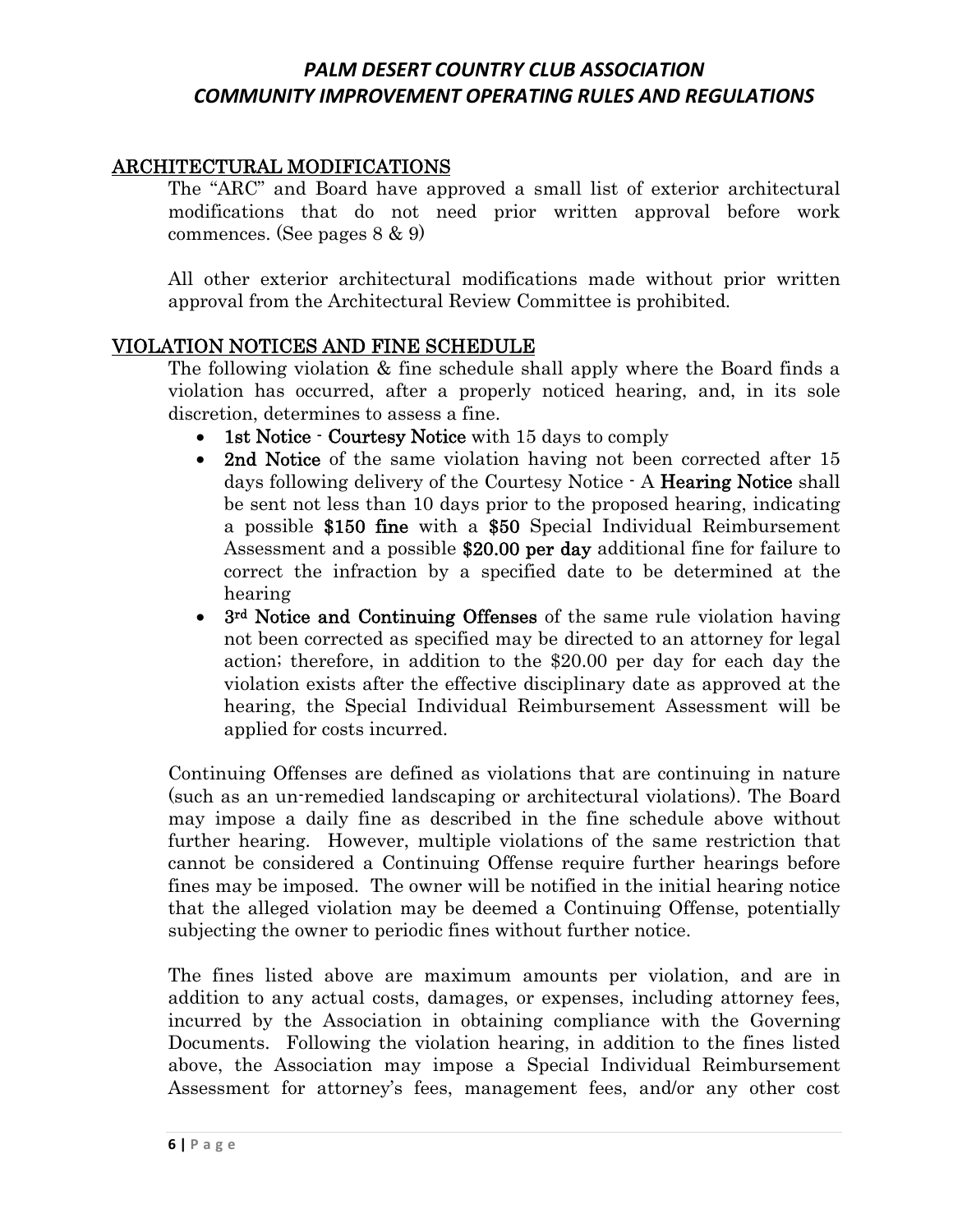(minimum \$50.00 per hearing) associated with the enforcement of the Governing Documents. If circumstances warrant, the Board may impose lesser amounts, and may suspend imposition of all or any portion of a fine for up to one year from the date of the hearing. Offenses for separate rules will each start at the first notice stage and progress to higher levels as appropriate.

The above "Rules" were approved after a 30 day comment period by the PDCCA Board of Directors at the March 17, 2020 open board meeting.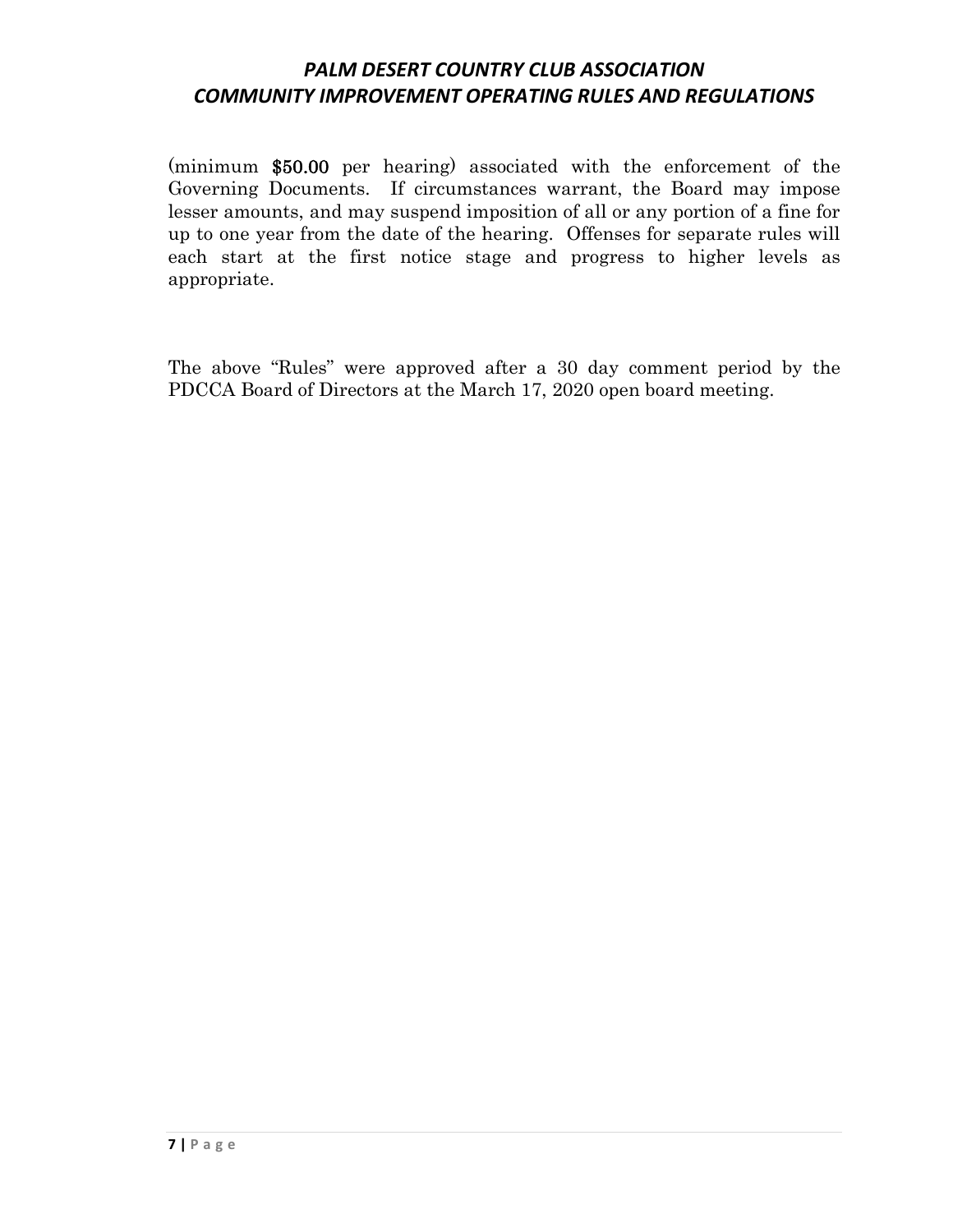# Pre-Approved Architectural Modification List

The following items have been pre approved by the "ARC" Architectural Review Committee and the Board of Directors. These "Pre-Approved" items do not need prior written approval. An Architectural Request form will need to be filled out and returned to the Management office to be kept on file.

Note: If it's not listed below you will need to obtain prior written approval from the "ARC" before work commences.

Paint- Chosen colors are to be within the shades of the original paint. Any of the original colors of the home may be used to change a color such as on a garage door and/or gates. Paint may be of any sheen, such as semi-gloss or flat. Garage door and gate colors are to include white.

Security Screen Doors- Security or screen doors must be colored. May not be bare aluminum.

Security Lights<sup>-</sup> Residents may install security lights on their property. However, all security lights must have/be: (1) motion sensor and can only stay on for 3-minutes (or less) at any one time and/or (2) installed with a lighting shield so as to direct the beam away from adjacent properties.

Window Tinting-Mirrored type sheeting is not allowed on the front side of the home. Quality tint sheeting must be professionally installed.

Satellite Dishes or Future Electronic Dishes/Receivers- Small satellite dishes, less than 24 inches in diameter, attached to the side or rear of the house is allowed. No dishes are to be installed on the front of the house.

Landscaping- Pre-approved landscaping includes change-over from grass to desert type landscaping, such as with stones, rocks, boulders, cactus, palm trees, desert type plants and various types of decomposed granite gravel (deegee). Pre-approved changes include artificial grass.

**Tree Removal-** No approval needed for nuisance tree removal. Trees deemed to be a nuisance include those that are leaning or interfering with the home or adjacent property, root systems that may interfere with walls, foundation, underground utilities systems, sidewalks, walkways and patios.